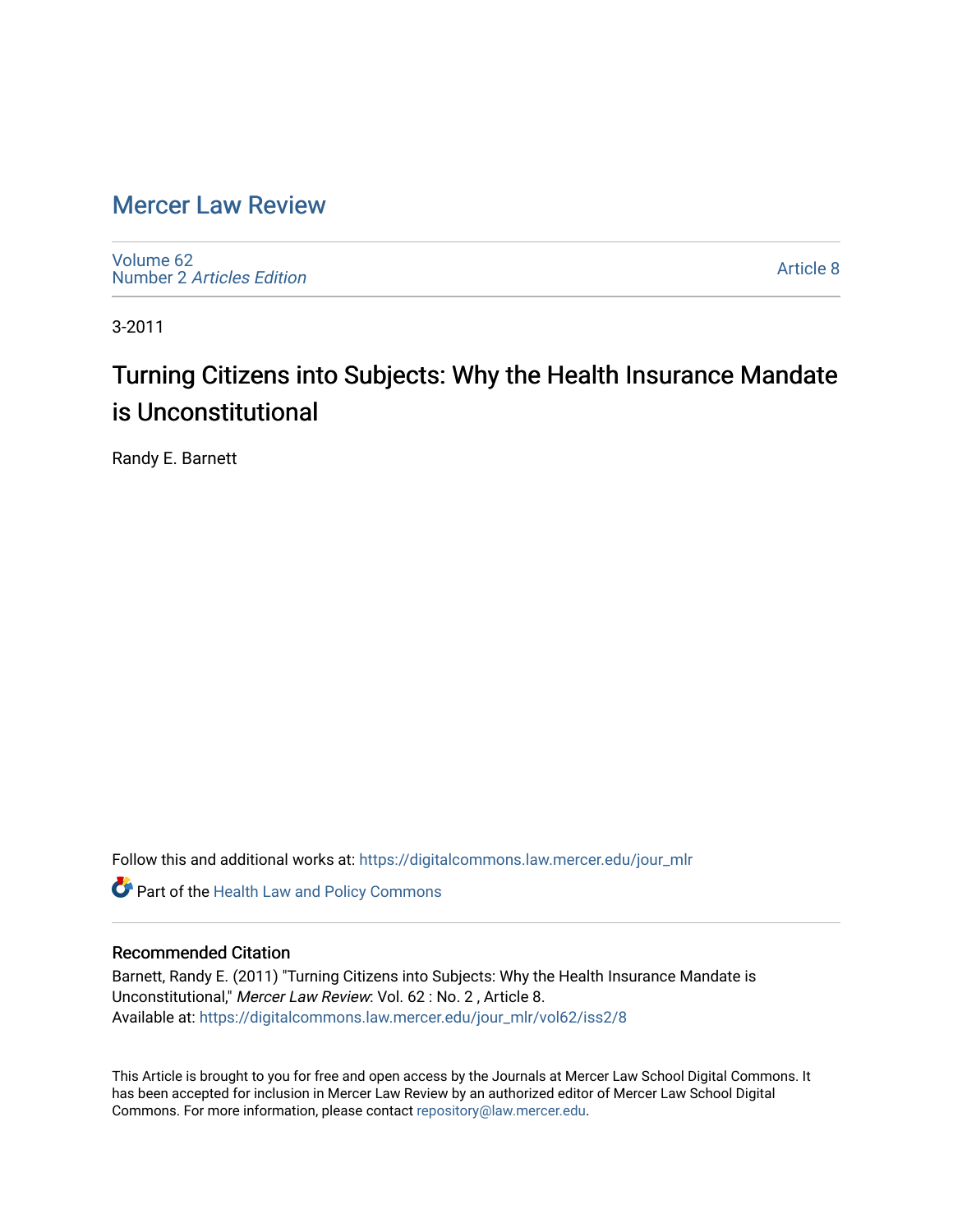### **Turning Citizens into Subjects: Why the Health Insurance Mandate is Unconstitutional"**

#### **by Randy E. Barnett**

In 2010 something happened in this country that has never happened before: Congress required that every person enter into a contractual relationship with a private company. **I** realize that writers make lots of factual claims that readers are wise to be skeptical about. I can prove, however, that an economic mandate like this one is unprecedented. If this mandate had ever happened before, everyone reading this passage would know all the contracts the federal government requires them to make, upon pain of a penalty enforced **by** the Internal Revenue Service (IRS). No reader, however, can recite any such mandate and neither could any reader's parents or grandparents because this has never been done before.

It is not as though the federal government never requires American citizens to do anything. They must register for the military (and serve if called), submit a tax form, **fill** out a census form, and serve on a jury. Additionally, they must join a posse organized **by** a United States Marshall. The existence and nature of these very few duties, however, illuminates the truly extraordinary and objectionable nature of the individual insurance mandate. Each of these duties is necessary for the operation of government itself, and each has traditionally been widely recognized as inherent in being a citizen of the United States.

Consider why in **1918** the Supreme Court of the United States rejected the claim that the military draft violated the Thirteenth Amendment.<sup>14</sup> which bars "involuntary servitude."<sup>15</sup> At first glance, conscription surely looks like a form of involuntary servitude. The Supreme Court, however, said that it could not see how "the exaction **by** government from the citizen of the performance of *his supreme and noble duty of*

**<sup>13.</sup>** These remarks were prepared as testimony before the Senate Judiciary Committee hearings held on February 2, 2011 and a hearing held **by** the House Judiciary Committee's Subcommittee on the Constitution on February **16,** 2011. Together with the Cato Institute, the Author has submitted amicus briefs in support of the challenges to the Affordable Care Act in *Virginia v. Sebelius* in the United States District Court for the Eastern District of Virginia and in *Thomas More Law Center v. Obama* in both the United States District Court for the Eastern District of Michigan and the United States Court of Appeals for the Sixth Circuit.

<sup>14.</sup> **U.S. CONST.** amend. XIII.

**<sup>15.</sup>** *Id.*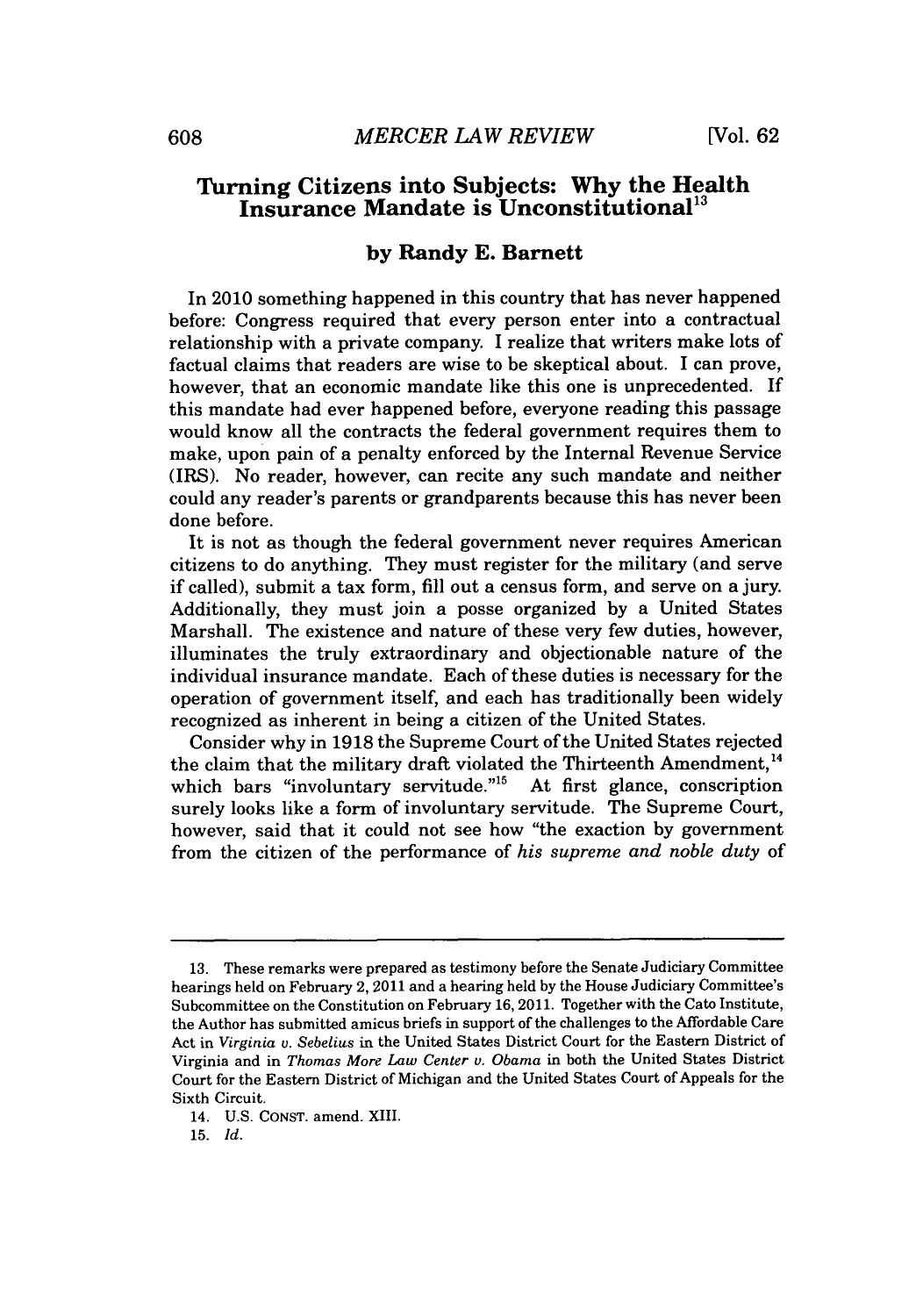contributing to the defense of the rights and honor of the nation... can be said to be the imposition of involuntary servitude."<sup>16</sup>

Keep that phrase, "supreme and noble duty" of citizenship, in mind. For this-and nothing less than this-is what is at stake in the fight over the constitutionality of the individual insurance mandate. Is it part of the supreme and noble duty of citizenship to do whatever the Congress deems in its own discretion to be convenient to its regulation of interstate commerce? If this proposition is upheld, the relationship of the people to the federal government would fundamentally change: they would no longer fairly be called "citizens;" instead, they would more accurately be described as "subjects."

In Article III, $^{17}$  the United States Constitution distinguishes between citizens of the United States and subjects of foreign states." What is the difference? In the United States, sovereignty rests with the citizenry. The government, including Congress, is not sovereign over the people but is the servant of the people. In *Yick Wo v. Hopkins*,<sup>19</sup> the Supreme Court reaffirmed that "in our system, while sovereign powers are delegated to the agencies of government, sovereignty itself remains with the people, **by** whom and for whom all government exists and acts."20 **If** Congress can mandate that citizens do anything that is convenient to its regulation of the national economy, however, then that relationship is now reversed, and Congress has the prerogative powers of King George **III.**

In essence, the defenders of this health insurance mandate are making the following claim: because Congress has the power to draft citizens into the military-a power tantamount to enslaving one to fight and die-it has the power to make citizens do *anything less than this,* including mandating that they send their money to a private company

**19. 118 U.S. 356 (1886).**

**<sup>16.</sup>** Selective Draft Law Cases, 245 **U.S. 366, 390 (1918)** (emphasis added).

**<sup>17.</sup> U.S. CONST.** art. III.

**<sup>18.</sup>** *Compare* **U.S. CONsT.** art. III, **§** 2 ("The judicial Power shall extend **.** . **.** to Controversies **.** . **.** between a State, or the Citizens thereof, and foreign States, Citizens or Subjects."), *and* **U.S. CONST.** amend. XI ("The Judicial power of the United States shall not be construed to extend to any suit in law or equity, commenced or prosecuted against one of the United States **by** Citizens of another State, or **by** Citizens or Subjects of any Foreign State."), *with* **U.S. CONST.** amend. XIV, **§1 ("All** persons born or naturalized in the United States, and subject to the jurisdiction thereof, are citizens of the United States and of the State wherein they reside.").

<sup>20.</sup> *Id.* at **370;** *see also* Chisolm v. Georgia, 2 **U.S.** 419, 479 **(1793)** (Jay, **J.)** (affirming "this great and glorious principle, that the people are the sovereign of this country," and "the people" consists of "fellow citizens and joint sovereigns."), *superseded by constitutional amendment,* **U.S. CONST.** amend. XI; *Chisholm,* 2 **U.S.** at 456 (Wilson, **J.)** (referring to the people as "a collection of original sovereigns").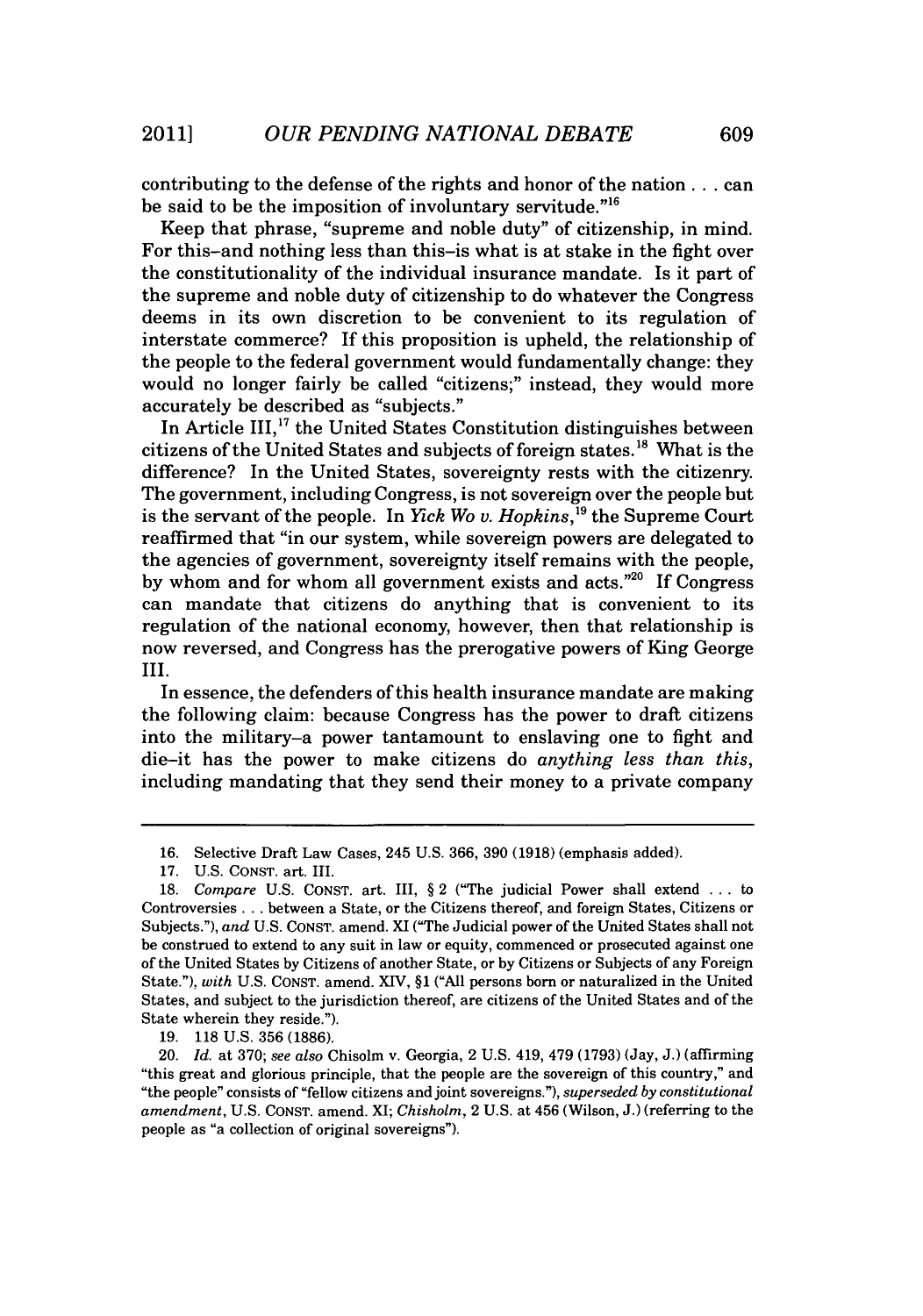and do business with it for the rest of their lives. This simply does not follow. The greater power does not include the lesser.

One way to justify so exceptional a power would be to find it in the Constitution itself. Does the Constitution expressly give Congress a power to compel citizens to enter into contractual relations with private companies, or can this power **be** fairly implied? The answer is no.

True, the Constitution does give Congress the power to impose taxes on the people to compel them to give their money *to the government* for its support.<sup>21</sup> Furthermore, it has long been assumed that Congress can appropriate funds to provide for the common defense and general welfare **by** making disbursements to private companies and individuals. Social Security and Medicare are examples of the exercise of such tax and spending powers.

Because the Supreme Court is **highly** deferential to Congress's use of its tax power, the primary constraint on the exercise of this power is political. That is, like the power to declare war or impose a military draft, legislators will be held politically accountable for their exercise of the great and dangerous power to tax. For this constraint to operate, however, at a minimum Congress must expressly invoke its tax power so it can be held politically accountable.

This is why it is of utmost significance that when Congress enacted the Patient Protection and Affordable Care Act **(PPACA),22** Congress did not refer to the penalty imposed on those who fail to buy insurance as a tax.23 Instead, Congress called it a "penalty" to enforce the insurance mandate.24 Although the penalty was inserted into the Internal Revenue Code  $(I.R.C.)$ <sup>25</sup> Congress expressly severed the penalty from the normal enforcement mechanisms of the tax code.<sup>26</sup> The failure to pay the penalty "shall not be subject to any criminal prosecution or penalty with respect to such failure."<sup>27</sup> Furthermore, the IRS "shall not ... file notice of lien with respect to any property of a taxpayer **by** reason of any failure to pay the penalty imposed **by** this section" or impose a "levy on any such property with respect to such failure."28 **All** of these restrictions undermine the claim that, because the penalty is inserted into the I.R.C., the penalty is a garden-variety tax.

<sup>21.</sup> **U.S. CONST.** art. **I,** *§* **8,** cl. **1.**

<sup>22.</sup> Pub. L. No. 111-148, 124 Stat. **119** (2010) (codified in scattered sections of Titles **26** and 42 **U.S.C.).**

**<sup>23.</sup>** *See id. §* **1501,** 124 Stat. at 244-45.

<sup>24.</sup> *See id.*

**<sup>25. 26</sup> U.S.C.** *§§* **1-9834 (2006 &** Supp. **2009).**

**<sup>26.</sup>** *See* I.R.C. *§* 5000A(a)-(c) (West Supp. 2010).

**<sup>27.</sup>** I.R.C. *§* **5000A(gX2)(A)** (West Supp. 2010).

<sup>28.</sup> I.R.C. § 5000A(g)(2)(B)(i), (g)(2)(B)(ii) (West Supp. 2010).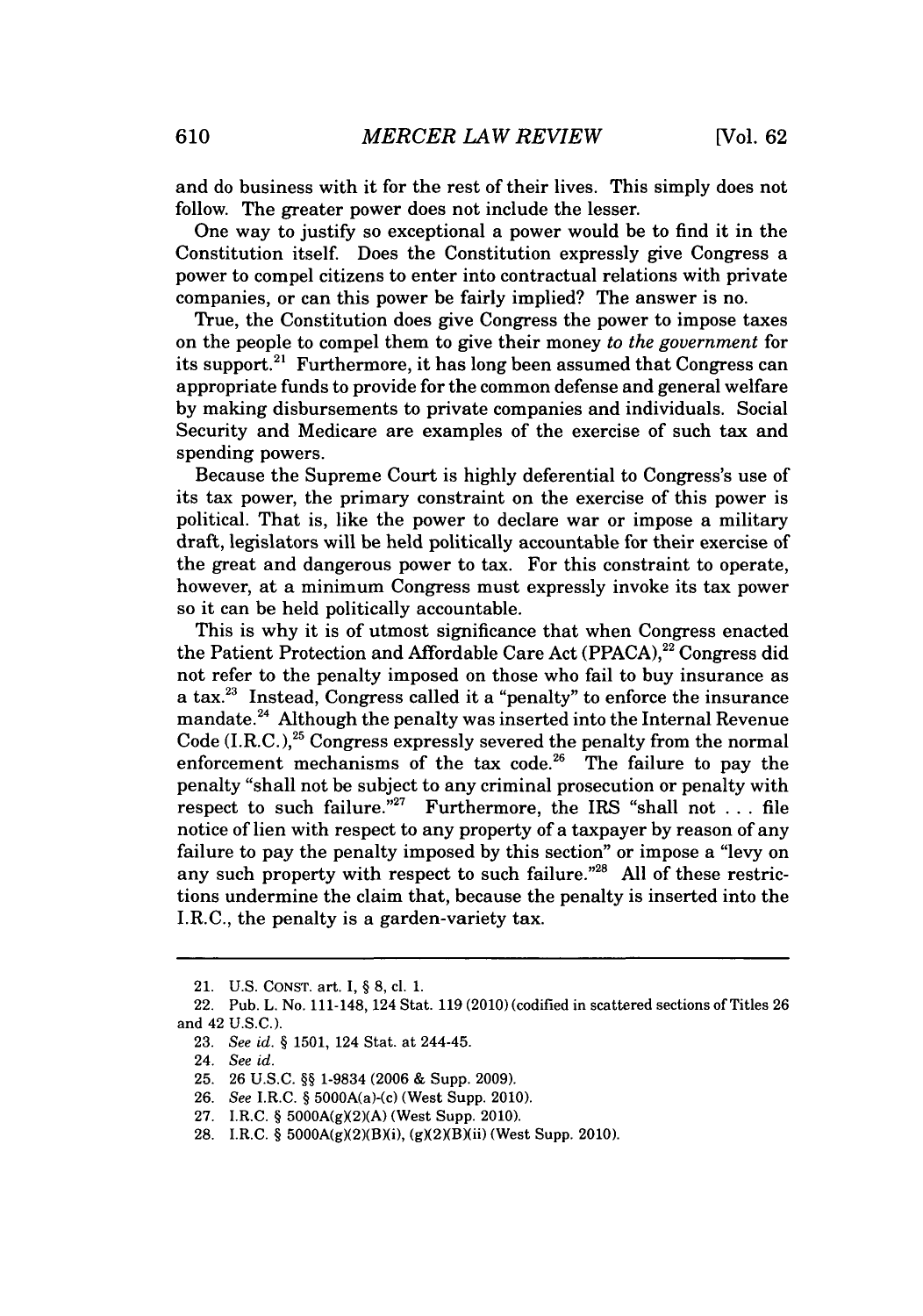Nor is this merely a matter of form. As Justice Souter explained in a **1996** case, "if the concept of penalty means anything, it means *punishment for an* unlawful act or *omission."29* **By** contrast, Justice Souter described "a tax [as] a pecuniary burden laid upon individuals or property *for the purpose of supporting the Government.*"<sup>30</sup> When Congress identified all the revenue-raising provisions of the **PPACA** for the vital purpose of scoring the Act's costs, however, Congress failed to include  $any$  revenues to be collected under the penalty.<sup>31</sup>

Rather than tax everyone to provide a direct subsidy to private insurance companies to compensate them for the cost of the new regulations being imposed upon them, Congress decided to compel the people to pay insurance companies directly.<sup>32</sup> Congress expressly justified the mandate, under the Commerce Clause,<sup>33</sup> as an exercise of its regulatory powers.<sup>34</sup> If the mandate to buy insurance is unconstitutional because it exceeds the commerce power, then there is nothing for the penalty to enforce, regardless of whether it is deemed to be a tax. Thus, the unprecedented assertion of a power to impose economic mandates on the citizenry must rise or fall on whether the mandate is within the power of Congress, under the Commerce Clause, "[tlo regulate Commerce . . . among the several States,<sup>35</sup> or whether, under the Necessary and Proper Clause,<sup>36</sup> the mandate is both "necessary and proper for carrying into Execution" its commerce power.<sup>37</sup>

The government is not claiming that the individual mandate is justified **by** the original meaning of either the Commerce Clause or the Necessary and Proper Clause. Instead, the government and most law professors who support the mandate have rested their arguments exclusively on the decisions of the Supreme Court.<sup>38</sup> So what does existing Supreme Court doctrine say about the scope of the Commerce Clause and the Necessary and Proper Clause?

**<sup>29.</sup>** United States v. Reorganized **CF &** I Fabricators, Inc., **518 U.S. 213,** 224 **(1996)** (emphases added).

**<sup>30.</sup>** *Id.* (emphasis added) (quoting New Jersey v. Anderson, **203 U. S.** 483, 492 **(1906)).**

**<sup>31.</sup>** *See §§* **9000-9023,** 124 Stat. at **847-83.**

**<sup>32.</sup>** *See id. §* **1501,** 124 Stat. at 242-44.

**<sup>33.</sup> U.S. CONST.** art I, **§ 8,** cl. **3.**

<sup>34.</sup> **§ 1501,** 124 Stat. at 243.

**<sup>35.</sup> U.S. CONST.** art **I, § 8,** cl. **3.**

**<sup>36.</sup> U.S. CONST.** art **I, § 8,** cl. **18.**

**<sup>37.</sup>** *Id.*

**<sup>38.</sup>** *See, e.g.,* Rene M. Landers, *'Tomorrow' May Finally Have Arrived-The Patient Protection and Affordable Care Act: A Necessary First Step Toward Health Care Equity in the United States, 6* **J.** HEALTH **&** BIOMEDICAL L. **65, 76-77** (2010).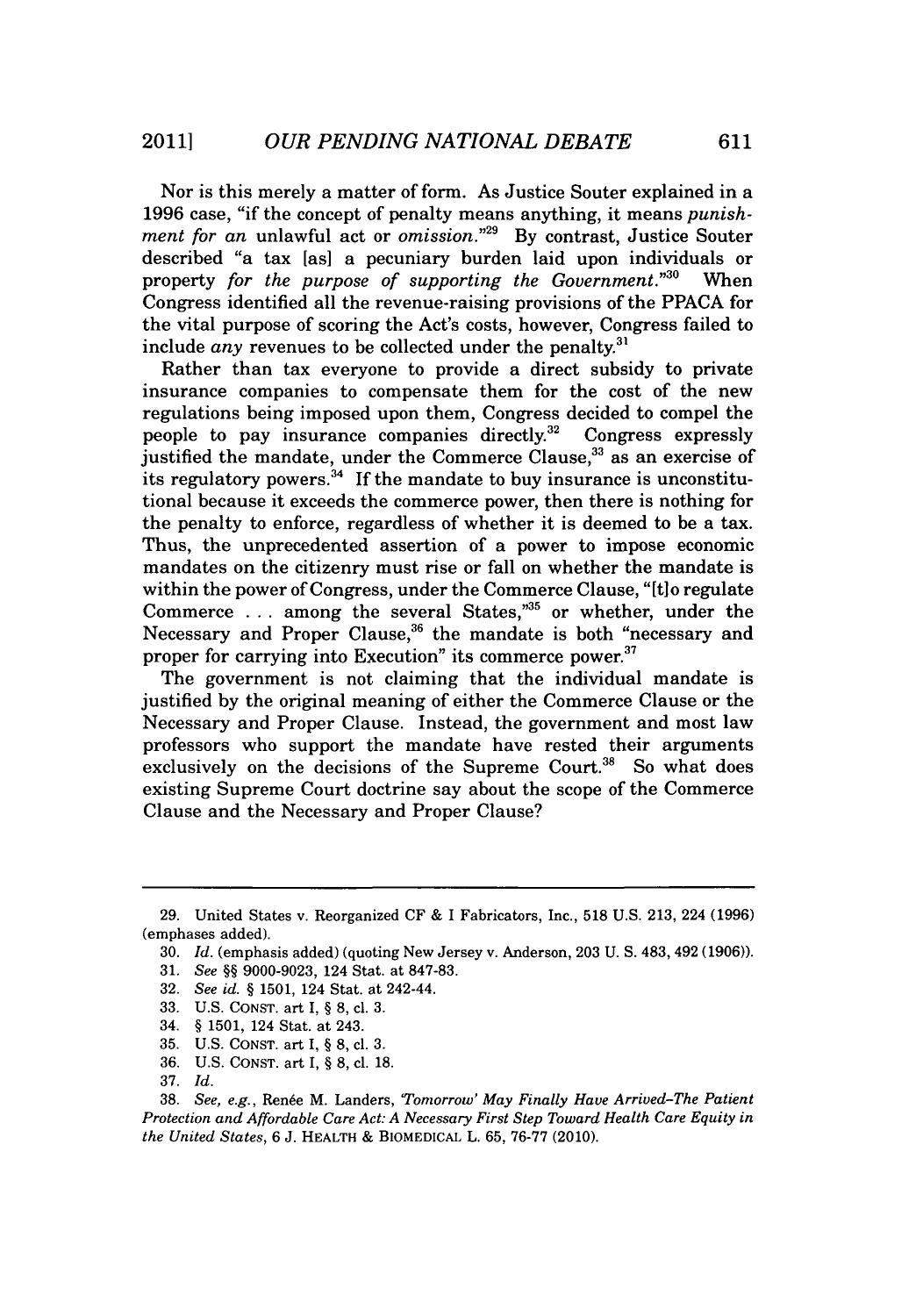**Of** course, given that economic mandates have never before been imposed on the American people **by** Congress, there cannot possibly be any Supreme Court case expressly upholding such a power. During the New Deal, however, the Supreme Court used the Necessary and Proper Clause to allow Congress to go beyond the regulation of interstate commerce itself to reach wholly intrastate activities that substantially affect interstate commerce.<sup>39</sup> In 1995, in *United States v. Lopez*,<sup>40</sup> the Supreme Court limited the reach of this power to the regulation of economic, rather than noneconomic, activity.<sup>41</sup> Barring Congress from regulating noneconomic intrastate activity keeps Congress from reaching activity that has only a remote connection to interstate commerce without requiring courts to assess what Alexander Hamilton referred to as "the more or less of necessity or utility" of a measure.<sup>42</sup> The existing Commerce Clause and Necessary and Proper Clause doctrines, therefore, allow Congress to go this far *and no further.*

The individual health insurance mandate, however, is not regulating any economic activity. The mandate is quite literally regulating *inactivity.* Rather than regulating or prohibiting economic activity in which a citizen voluntarily *chooses* to engage-such as growing wheat, operating a hotel or restaurant, or growing marijuana-the mandate is commanding that a citizen *must* engage in economic activity. It is as though the federal government had mandated Roscoe Filburn (of *Wickard v. Filburn")* to grow wheat or Angel Raich (of *Gonzales v. Raich4 4)* to grow marijuana.

The distinction between acting and not acting is pervasive in all areas of law. Individuals are liable for their actions; however, absent some preexisting duty, they cannot be penalized for inaction. Thus, in defending the mandate, the government has been forced to offer a number of shifting arguments for why-despite appearances-insurance mandates are actually regulations of activity. The statute itself speaks

**<sup>39.</sup>** *See, e.g.,* United States v. Darby, **312 U.S. 100, 118-19** (1941) (citing McCulloch v. Maryland, **17 U.S.** (4 Wheat.) **316 (1819))** (relying on the Necessary and Proper Clause case *of McCulloch v. Maryland* to justify reaching intrastate activities that affect interstate commerce).

<sup>40. 514</sup> **U.S.** 549 **(1995).**

*<sup>41.</sup> Id.* at **567-68;** *see also* United States v. Morrison, **529 U.S. 598, 611** (2000).

<sup>42.</sup> Alexander Hamilton, *Opinion of Alexander Hamilton, on the Constitutionality of a National Bank, in* **LEGISLATIVE AND DOCUMENTARY HISTORY OF THE BANK OF THE UNITED STATES 95, 98** (M. St. Clair Clarke **& D. A.** Hall eds., Augustus M. Kelley Publishers **1967) (1832).**

<sup>43.</sup> **317 U.S. 111** (1942).

<sup>44. 545</sup> **U.S. 1 (2005).**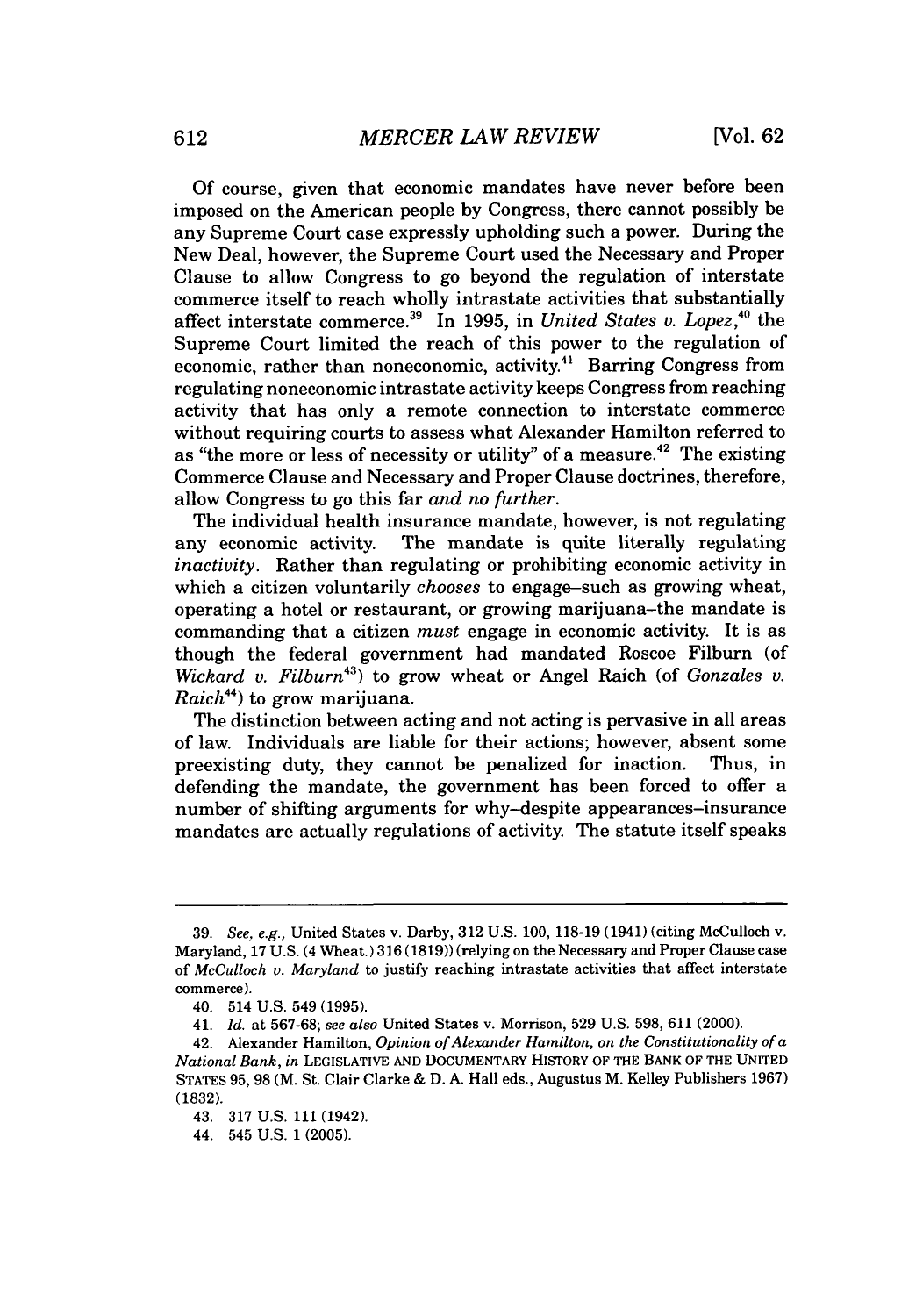of regulating "decisions" as though a decision is an action.<sup>45</sup> Expanding the meaning of "activity" to include decisions not to act, however, erases the distinction between acting and not acting. This expansion would convert all decisions not to sell one's house or car into economic activity that could be regulated or mandated if Congress deemed the expansion convenient to its regulation of interstate commerce.

The government also claims that it is regulating the activity of obtaining health care, which it says everyone eventually will seek. While the government could try to condition the activity of delivering health care on patients having previously purchased insurance, the PPACA did not do this.<sup>47</sup> The fact that most Americans will seek health care at some point or another does not convert their failure to obtain insurance from inactivity to activity and so does not convert the mandate to buy insurance into a regulation of activity. For this reason, the government primarily relies not on the claim that decisions are activities or that Congress is regulating the activity of seeking health care but on a proposition that has yet to be accepted **by** a majority of the Supreme Court: Congress may do anything that it deems to be "necessary to a broader scheme" of regulating interstate commerce-in this case, the regulation of the insurance companies under the commerce power.

Yet there is no such existing doctrine. The government's theory is based on a concurring opinion **by** Justice Antonin Scalia in the **2005** medical marijuana case of *Gonzales v. Raich48-a* lawsuit this Author brought on behalf of Angel Raich and argued in the Supreme Court. Justice Scalia's theory, in turn, rests on a single sentence of dictum in *Lopez.50*

Whenever a majority of the Supreme Court eventually decides to allow Congress to regulate noneconomic activity because doing so is essential to a broader regulatory scheme, the Supreme Court will need to limit this doctrine, to avoid an unlimited power in Congress. If that day comes, the Supreme Court need only look back to see that every exercise

<sup>45.</sup> See  $\S$  1501(a)(2)(A), 124 Stat. at 243 ("The requirement regulates activity that is commercial and economic in nature: economic and financial decisions about how and when health care is paid for, and when health insurance is purchased.").

*<sup>46.</sup> See* **§** 1501(a), 124 Stat. at 242-44.

*<sup>47.</sup> See* Pub. L. No. 111-148, 124 Stat. **119.**

<sup>48. 545</sup> **U.S. 1 (2005).**

<sup>49.</sup> *See id.* at **37** (Scalia, **J.,** concurring) ("Congress may regulate even noneconomic local activity if that regulation is a necessary part of a more general regulation of interstate commerce.").

*<sup>50.</sup> See* 514 **U.S.** at **561** (noting that the Gun Free School Zone Act was "not an essential part of a larger regulation of economic activity, in which the regulatory scheme could be undercut unless the intrastate activity were regulated").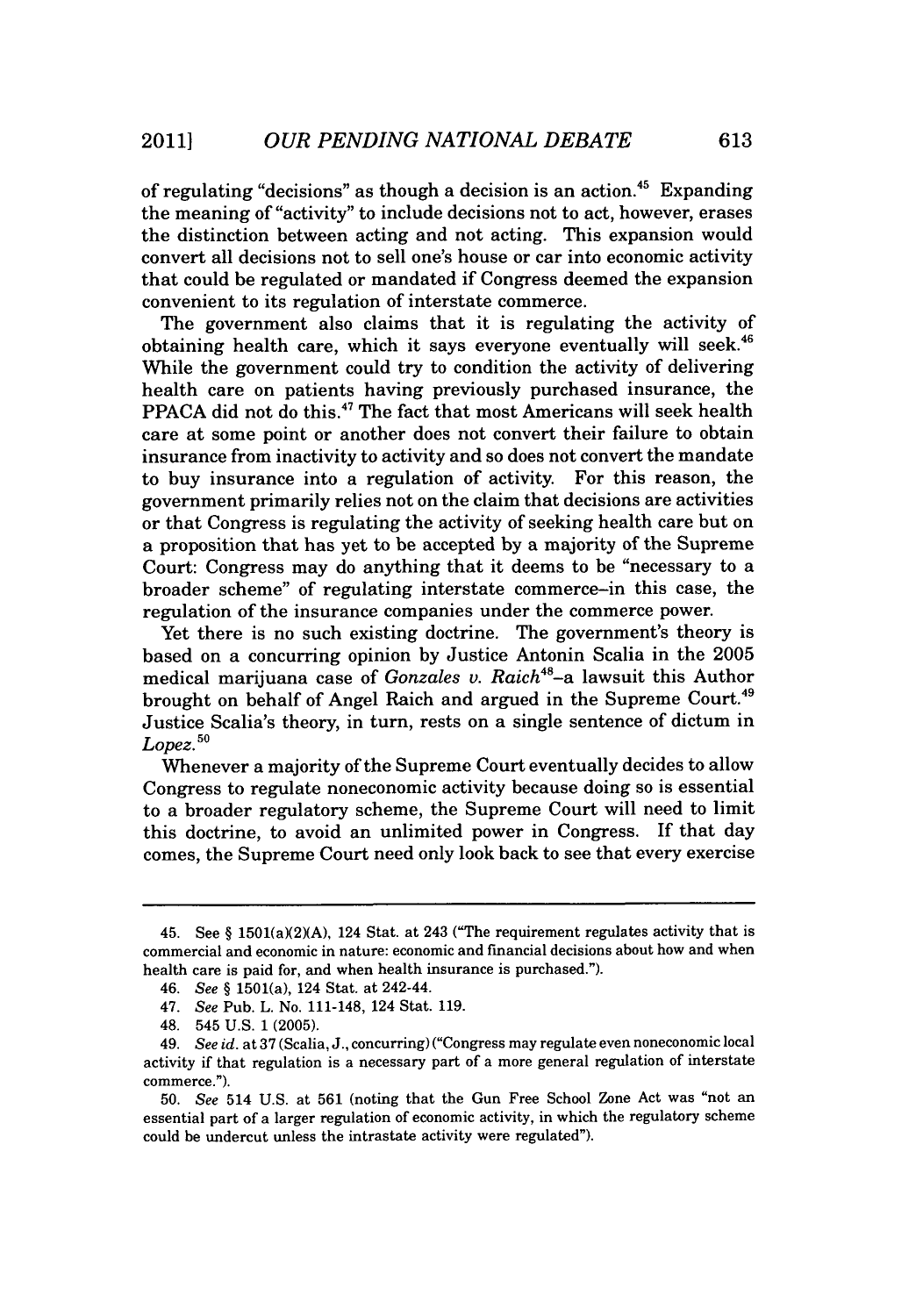of the Commerce Clause and the Necessary and Proper Clause has involved the regulation of voluntary activity.<sup>51</sup> Barring Congress from reaching inactivity prevents it from exercising powers that are even more remote to the regulation of interstate commerce than is the regulation of noneconomic activity.

Look at what is happening here. Congress exercises its commerce power to impose mandates on insurance companies and then claims these insurance mandates will not have their desired effects unless it can impose mandates on the people, which would be unconstitutional *if* imposed on their own. **By** this reasoning, Congress would now have the general police power the Supreme Court has always denied it possessed. **All** Congress needs to do is adopt a broad regulatory scheme that will not work the way Congress likes unless Congress can mandate any form of desired private conduct.

What limiting principle is offered **by** the government to this new claim of federal power under the Necessary and Proper Clause? The government's only response, to date, is that health care is somehow different than other types of goods and services. This argument takes a number of different forms, but most commonly it is claimed that because everyone will one day need health care and may not be able to afford it when that day arrives, and because emergency rooms are obligated **by** law to provide care regardless of ability to pay, it is necessary to require that all persons purchase health insurance today to avoid shifting costs to others.

There are many serious factual problems with this analysis, but even if we assume it is entirely accurate, the government has not identified any *constitutional* principle to differentiate health care-or health insurance-from any other activity that Congress may want to mandate or conscript the American people to perform in the future. Without more, a factual distinction is not a constitutional principle. If the Supreme Court upholds the power to impose insurance mandates on the people, in the future the Supreme Court will never evaluate the next use of economic mandates to see if that circumstance is similar to or different from health care.

For nearly two hundred years, the Supreme Court has avoided making any such factual distinctions in favor of deferring to Congress's assessment of the facts. Lacking any limiting *constitutional* principle, once the power to conscript Americans to enter into contractual relations with private companies is accepted, it will be accepted for any circumstances that Congress deems convenient to its regulation of the national

**<sup>51.</sup>** *See, e.g., Morrison,* **529 U.S. 598;** *Lopez,* 514 **U.S.** 549.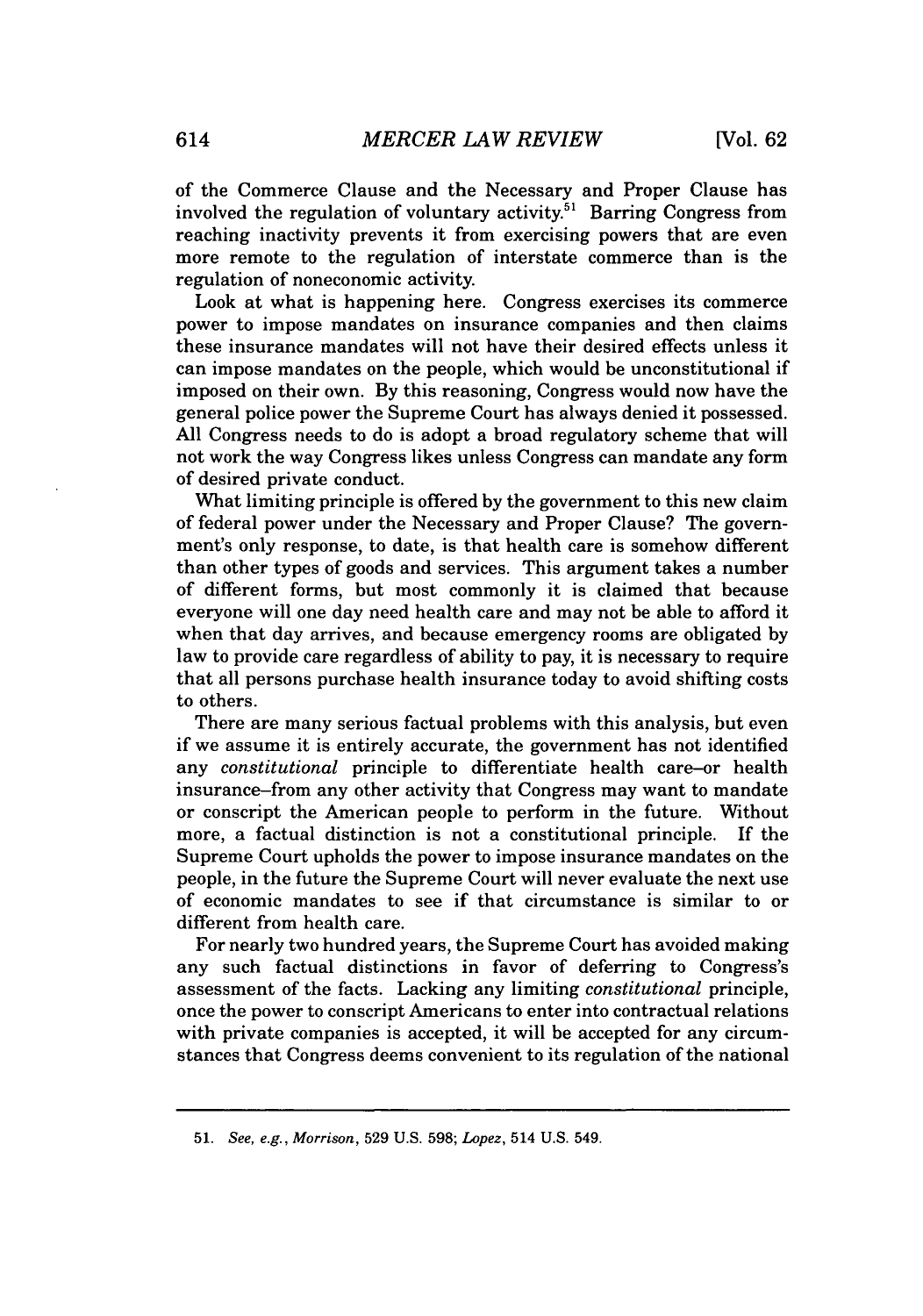economy. This would fundamentally reverse the relationship of American citizens to the federal government. Americans would no longer be citizens in the fullest sense of the word; they would be subjects.

Thus, whenever defenders of the insurance mandate say "health care is different," this question should be asked: "What *constitutional* limitation are you proposing for this power?" **If** their only reply is the protection of liberty in the Due Process Clause,<sup>52</sup> then they have now avoided the question **by** changing the subject. They are actually claiming that the commerce power is limited only **by** guaranteed rights-the very same rights that limit the state's plenary police power. This answer is like saying, "Well, the First Amendment<sup>53</sup> is a limit on the commerce power."

Any answer based on due process or liberty is actually a refusal to provide any limit to Congress's enumerated powers. Since a state's police power is also limited **by** the Due Process Clause of the Fourteenth Amendment,  $54$  in reality, defenders of the mandate are claiming that the powers of Congress *are just as broad as the police power of the states.* That is, if the only limit on Congress's power is the same as the limit on state power, then the two powers have the same scope. This, however, is a proposition that has always been rejected **by** the Supreme Court. As Chief Justice Rehnquist wrote in *Lopez,* "We start with first principles. The Constitution creates a Federal Government of enumerated powers."<sup>55</sup> Chief Justice Rehnquist then quoted James Madison: "The powers delegated **by** the proposed Constitution to the federal government are few and defined. Those which are to remain in the State governments are numerous and indefinite."

In addition, law professors know, even if the American people do not, that under current constitutional doctrine the Due Process Clause is not construed to be an open-ended protection of liberty. Instead, the Supreme Court now construes the Due Process Clause to protect only a very few specifically defined rights, none of which would apply to the right to refrain from doing business with private companies.<sup>57</sup> Therefore, when defenders of the mandate give this answer, what they are really

**<sup>52.</sup> U.S. CONST.** amend. V.

**<sup>53.</sup> U.S. CONST.** amend. I.

<sup>54.</sup> **U.S. CONST.** amend. XIV.

**<sup>55.</sup>** 514 **U.S.** at **552.**

**<sup>56.</sup>** *Id.* (internal quotation marks omitted).

**<sup>57.</sup>** *See generally* Randy **E.** Barnett, *Scrutiny Land,* **106** MICH. L. REV. 1479 **(2008)** (explaining how the Supreme Court avoids recognizing rights as "fundamental" so as to avoid protecting liberty under the Due Process Clause).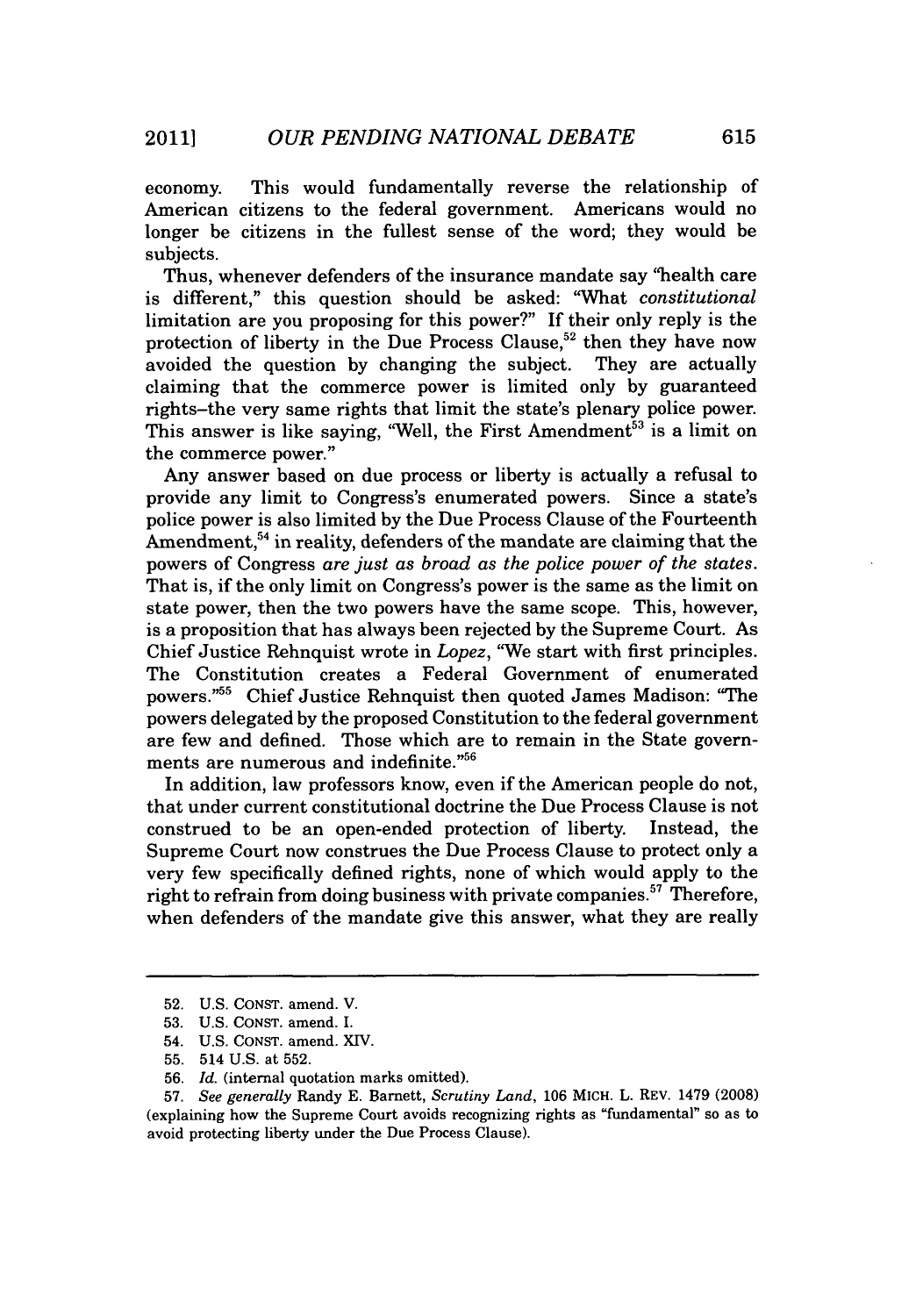saying is that the enumerated powers scheme in Article I of the Constitution<sup>58</sup> provides no constraint whatsoever on the powers of Congress.

Because this theory of Congress's implied power would lead to a general federal police power, it would, in the words of Chief Justice Marshall in *McCulloch v. Maryland*,<sup>59</sup> not "consist with the letter and spirit of the constitution," and would therefore be improper. $60$  In *Florida* ex rel. *Bondi v. United States Department of Health & Human Services,"* Judge Vinson held that "the individual mandate falls outside the boundary of Congress' Commerce Clause authority and cannot be reconciled with a limited government of enumerated powers. **By** definition, it cannot be 'proper." $62$ rationale offered to justify the mandate would lead to a general federal police power, such a law cannot be a proper exercise of congressional power.

This is but one reason why the insurance mandate, however necessary it might be, is an improper means to the regulation of interstate commerce. In **1997** the Supreme Court struck down a mandate that local sheriffs run background checks on purchasers of firearms as part of a broader scheme regulating the sale of guns that Congress enacted using its commerce power.<sup>63</sup> In *Printz v. United States*,<sup>64</sup> the Supreme Court held that this mandate on state executives unconstitutionally violated the Tenth Amendment<sup>65</sup> and the sovereignty of state governments.<sup>66</sup>

Writing for the Supreme Court, Justice Scalia rejected the government's contention that because the background checks were necessary to the operation of the regulatory scheme they were justified under the Necessary and Proper Clause.<sup>67</sup> After memorably calling the Necessary and Proper Clause "the last, best hope of those who defend ultra vires congressional action,<sup>768</sup> Justice Scalia concluded, "When a 'La[w] . . . for carrying into Execution' the Commerce Clause violates the principle of state sovereignty reflected" in the Tenth Amendment and other constitu-

**<sup>58.</sup> U.S. CONST.** art. I.

**<sup>59. 17</sup> U.S.** (4 Wheat) **316 (1819).**

**<sup>60.</sup>** *Id.* at 421.

**<sup>61.</sup>** No. 3:10-cv-91-RV/EMT, 2011 WL **285683 (N.D.** Fla. Jan. **31, 2011).**

**<sup>62.</sup>** *Id.* at **\*33.**

**<sup>63.</sup>** Printz v. United States, **521 U.S. 898 (1997).**

<sup>64.</sup> **521 U.S. 898 (1997).**

**<sup>65.</sup> U.S. CONST.** amend. X.

**<sup>66.</sup>** *Printz,* **521 U.S.** *at* **935.**

**<sup>67.</sup>** *Id. at* **923.**

**<sup>68.</sup>** *Id.*